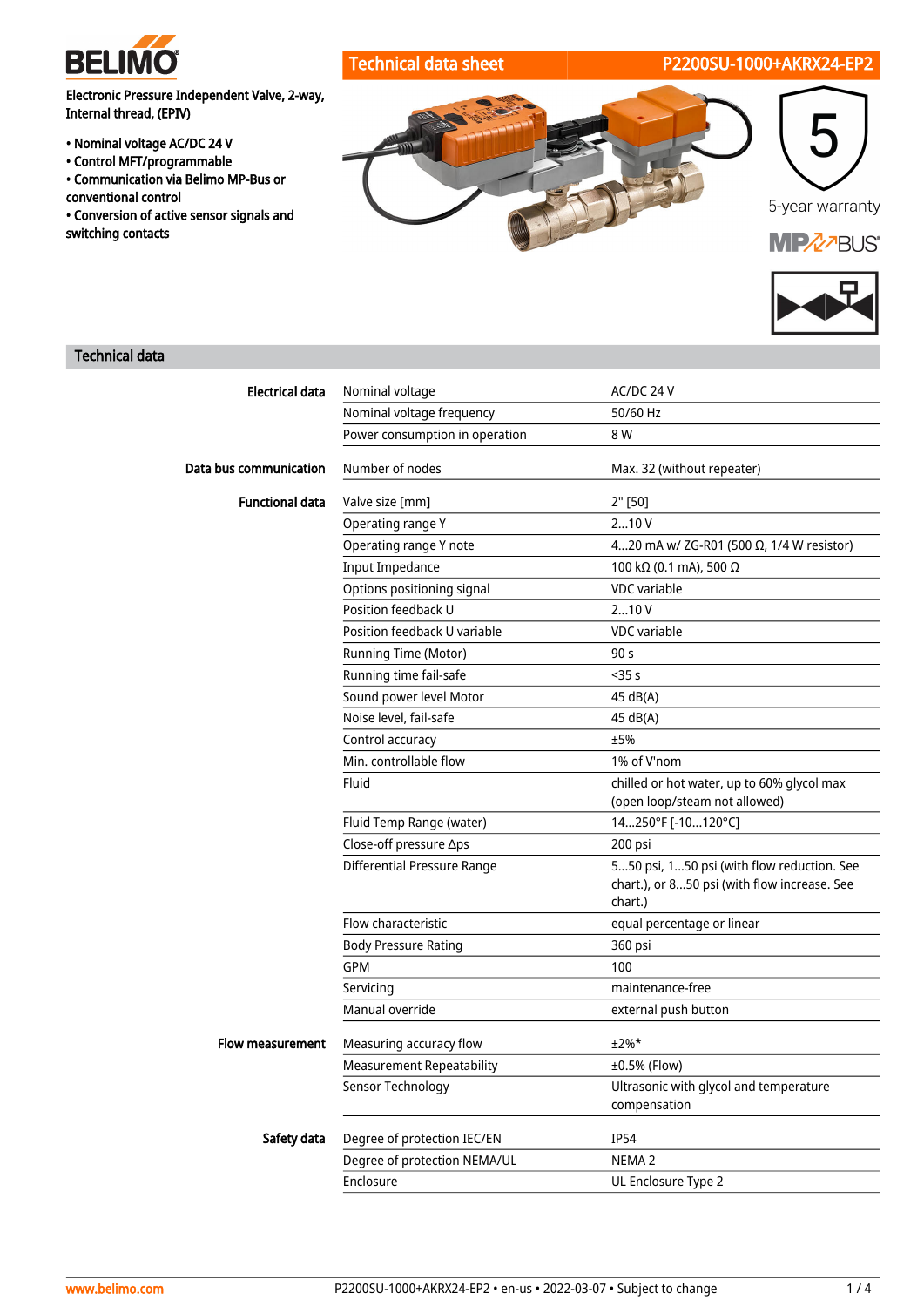

Safety data Agency Listing and the cultus acc. to UL60730-1A/-2-14, CAN/CSA E60730-1:02, CE acc. to 2014/30/EU and 2014/35/EU; Listed to UL 2043 - suitable for use in air plenums per Section 300.22(c) of the NEC

|                  |                         | a p. a  p a. section. section(s) |
|------------------|-------------------------|----------------------------------|
|                  |                         | and Section 602.2 of the IMC     |
|                  | <b>Quality Standard</b> | <b>ISO 9001</b>                  |
|                  | Ambient temperature     | -22122°F [-3050°C]               |
|                  | Storage temperature     | -40176°F [-4080°C]               |
|                  | Ambient humidity        | Max. 95% RH, non-condensing      |
| <b>Materials</b> | Valve body              | Nickel-plated brass body         |
|                  | Flow measuring pipe     | brass body nickel-plated         |
|                  | Spindle                 | stainless steel                  |
|                  | Spindle seal            | EPDM (lubricated)                |
|                  | Characterized disc      | stainless steel TEFZEL®          |
|                  | Seat                    | <b>PTFE</b>                      |
|                  | Pipe connection         | NPT female ends                  |
|                  | O-ring                  | EPDM                             |
|                  | Ball                    | stainless steel                  |
|                  |                         |                                  |

#### Safety notes



- This device has been designed for use in stationary heating, ventilation and air-conditioning systems and must not be used outside the specified field of application, especially in aircraft or in any other airborne means of transport.
- Outdoor application: only possible in case that no (sea) water, snow, ice, insolation or aggressive gases interfere directly with the actuator and that is ensured that the ambient conditions remain at any time within the thresholds according to the data sheet.
- Only authorized specialists may carry out installation. All applicable legal or institutional installation regulations must be complied during installation.
- The device contains electrical and electronic components and must not be disposed of as household refuse. All locally valid regulations and requirements must be observed.
- WARNING: This product can expose you to lead which is known to the State of California to cause cancer and reproductive harm. For more information go to www.p65warnings.ca.gov

## Product features

Flow measurement

\*All flow tolerances are at 68°F [20°C] & water.

### Accessories

| <b>Electrical accessories</b> | <b>Description</b>                                                                                                                          | Type                          |
|-------------------------------|---------------------------------------------------------------------------------------------------------------------------------------------|-------------------------------|
|                               | Replacement flow sensor for EPIV, Ultrasonic 2" 50 GPM 100                                                                                  | M2450-EP-100                  |
|                               | Service Tool, with ZIP-USB function, for programmable and<br>communicative Belimo actuators, VAV controller and HVAC performance<br>devices | ZTH US                        |
| <b>Mechanical accessories</b> | <b>Description</b>                                                                                                                          | <b>Type</b>                   |
|                               | Weather shield for Belimo Energy Valve™, 2550, Ultrasonic models only                                                                       | ZS-EPIV-EV-50-<br><b>SCNF</b> |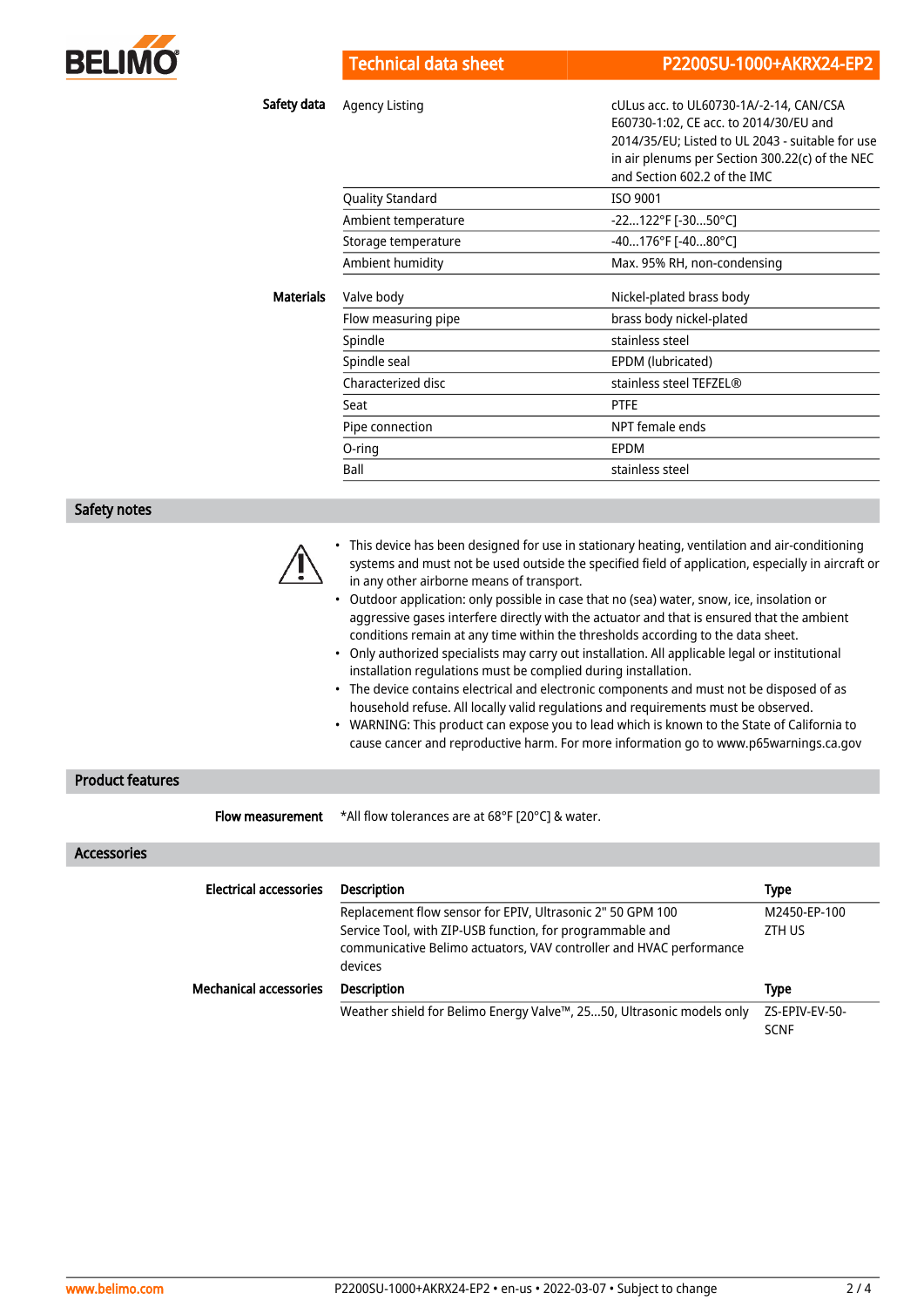



Control with 4...20 mA via external resistor



Connection of active sensors



A) additional MP-Bus nodes (max. 8)

- Supply AC/DC 24 V
- (max. DC 0...32 V)

A) additional MP-Bus nodes

(max. 8)

• Resolution 30 mV

### Functions

### Functions when operated on MP-Bus Connection on the MP-Bus MP-Bus Network topology





## Cable colors:

 $1 = **black**$  $2 = red$ 3 = white

 $5 = \text{orange}$ 

#### Caution:

The operating range must be set to DC 2...10 V. The 500 Ohm resistor converts the 4...20 mA current signal to a voltage signal DC 2...10 V.

- Output signal DC 0...10 V
- 



There are no restrictions for the network topology (star, ring, tree or mixed forms are permitted). Supply and communication in one and the same 3-wire cable • no shielding or twisting necessary • no terminating resistors

required